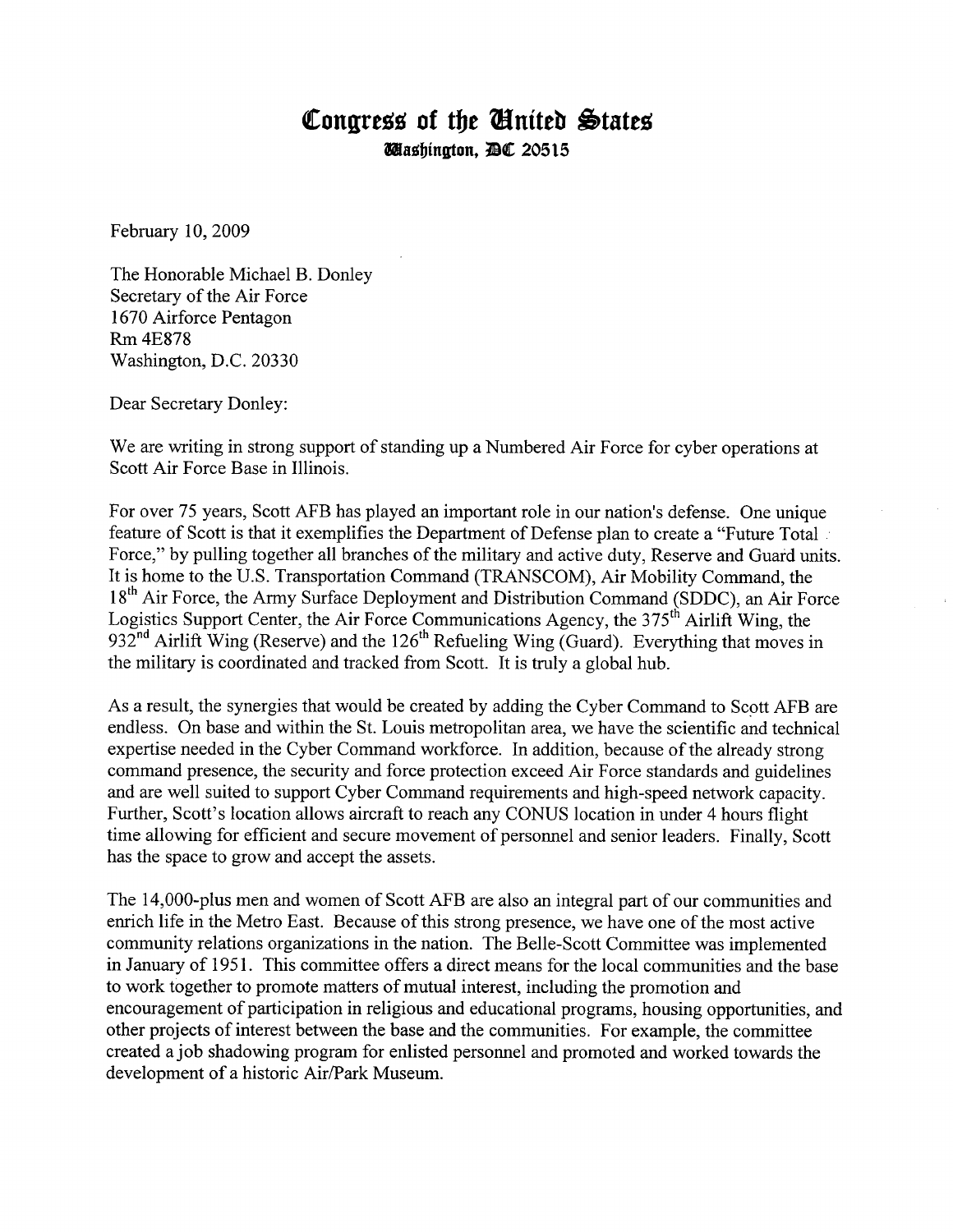Another important aspect is the quality of our schools and education system. Over 20 public school districts and many private school districts serve our military children, including Mascoutah District for those children living on base. There are many unique issues for military children, especially when transitioning to and from new schools, and our school districts excel in meeting those challenges. Many of our schools are top ranked public schools at the state and national level.

Again, we strongly support and urge you to locate Cyber Command at Scott AFB and stand ready to work with you on this endeavor. We are happy to coordinate a base visit for you at the appropriate time.

Thank you for your consideration.

Corron<br>*Els* Hare

Sincerely,

 $1.60$